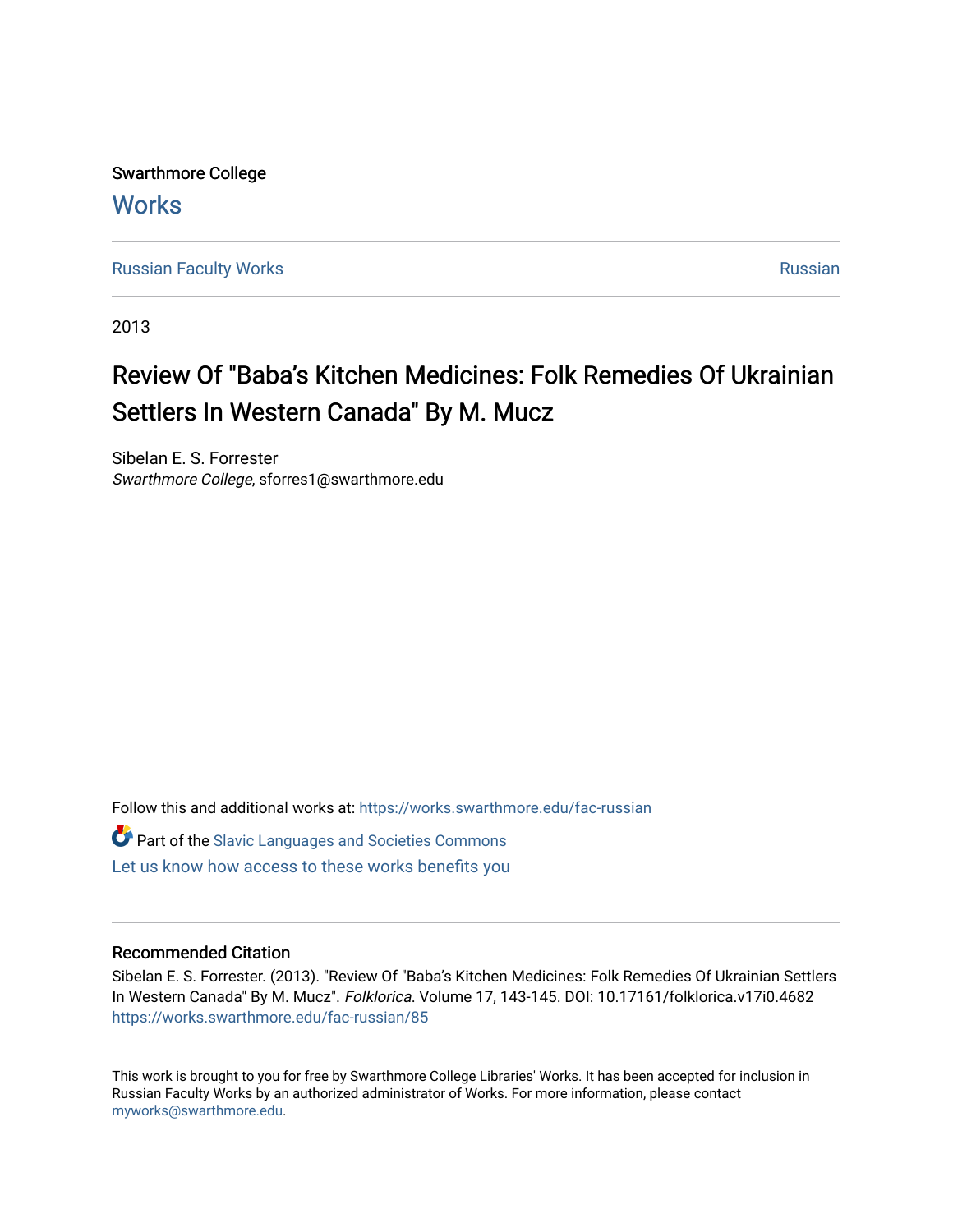## REVIEWS

Mucz, Michael. *Baba's Kitchen Medicines: Folk Remedies of Ukrainian Settlers in Western Canada*. Edmonton, AB, Canada: The University of Alberta Press, 2012. Illustrations, Maps, Appendices, Selected Readings, Index. xxv+265 pp. \$34.95 (paper). ISBN-13: 978-0-88864-514-2.

Although the folklife of Ukrainians in Canada has been the topic of a number of valuable studies, some traditions or memories of traditions were passed on only orally until now. Michael Mucz, a professor of biology with interests in ethnobotany and herbal medicine who teaches in the University of Alberta system, offers a well-rounded and fascinating study of the folk healing practices of Ukrainian communities in Canada in *Baba's Kitchen Medicines: Folk Remedies of Ukrainian Settlers in Western Canada*. Mucz briefly but effectively outlines the historical context of Ukrainian settlements in Canada, noting that compact settlements in isolated areas meant both a need for mutual aid and a greater likelihood of preserving traditions, whereas consulting scientific medicine and trained doctors involved both distance (difficulty) and expense. A chapter on ancient healing practices reaches back to Classical Greece, while another outlines the specialized kinds of healers who could be found in the Ukrainian communities: bonesetters, mostly men who had learned the skill while serving in the Austro-Hungarian Army; midwives who helped women in childbirth; herbalists, found much less often than the bearers of "kitchen" herbal medicine; and spiritual healers, who would crack eggs into water or use other folk methods to advance psychological wellbeing. Mucz's informants come from a variety of religions and places of origin, but the data is based on extensive interviews with children and grandchildren of the original settlers. (There is also just a glimpse of aboriginal healing practices, as picked up by the Ukrainian communities.) The best part of the book offers tables with lists of medicinal preparations, often providing quotations from individual informants and other kinds of context for the healing practices cited.

The book is richly illustrated with maps and black-andwhite photographs, which include both historical photographs of

FOLKLORICA 2013, Vol. XVII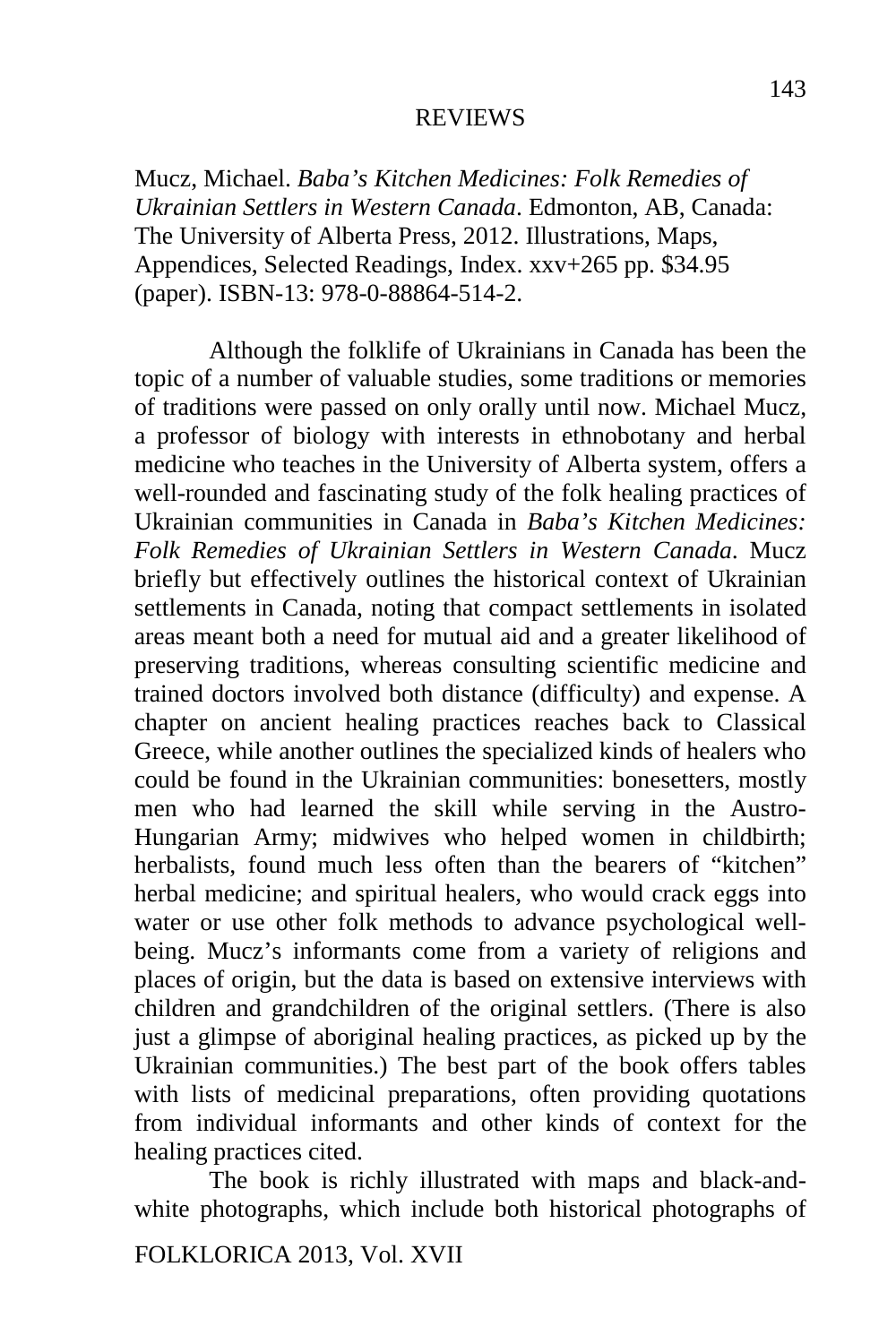Ukrainian settlers and contemporary pictures of some of the plants mentioned in the text. There are no photographs of actual healing in practice, which underlines the private and domestic, occasionally even secretive, nature of many of the treatments. Besides these pictures, Mucz offers a treasure trove of data: tables with information about his informants and the lists of remedies reported used for a variety of ailments, mentioned above. One chart conveys almost 4000 "individual healing situations" (38); others break the information down into smaller categories. Tables of results indicate the "treatment value" of the home remedies, depending on how many informants reported use of a certain remedy.

The text asserts several times that later generations of Ukrainian Canadians rejected traditional healing practices not because they were ineffective, but because they considered them old-fashioned and embarrassing, a reaction not unusual for assimilating second-generation immigrants (18, 46 and elsewhere). Thus the book makes two arguments: first, that these traditional ways of healing are part of the heritage of Ukrainian Canadians; and second, that these healing practices have many virtues, not least their reported effectiveness. Mucz otherwise offers no judgments, which will make this book friendly to anyone who might want to use the information for actual healing practice, as well as for ethnographers and other scholars. The conclusion of the one-page disclaimer that opens the book makes clear that this is intended: "Know your limits and recognize that good sense and health not only go together but are also life's greatest blessings. Make your personal health a valued and lifelong task" (vii). The book is interesting for comparative work as well, since many of the healing practices or substances are widely accepted in other cultures as well (a preparation of

blueberries for diarrhea; cranberries for urinary problems), as well as possible ancestry for or insight into many alternative therapies today (11).

Mucz is a somewhat diffident authorial presence but both likable and efficient. Many readers will find his clear language and avoidance of jargon appealing. (An understandable exception is

FOLKLORICA 2013, Vol. XVII